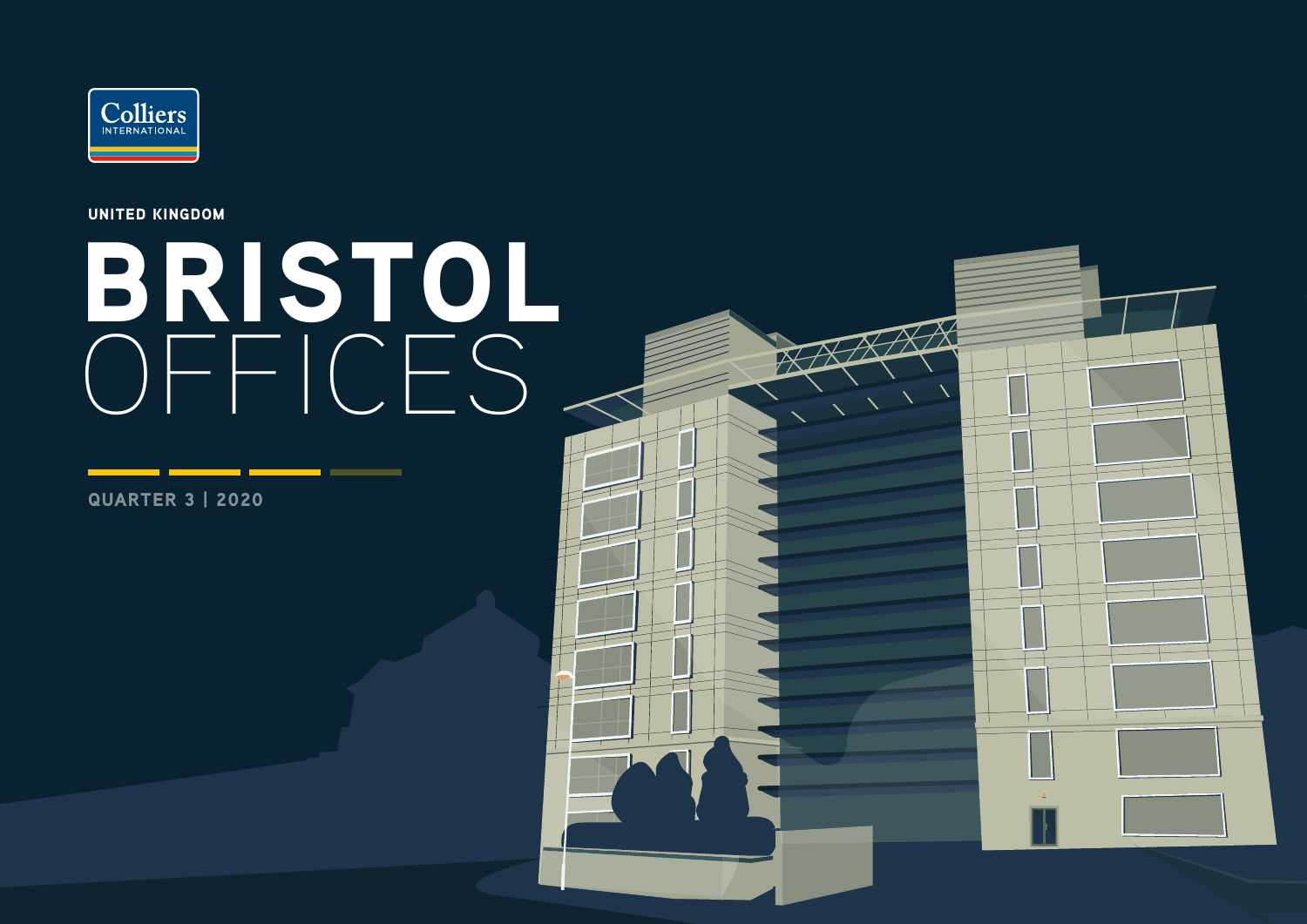# City Centre



*Despite the pandemic the city centre has seen* 331,000 sq ft *of take up year to date*

## LARGEST DEAL THIS QUARTER WAS INTEGREON MANAGED SOLUTIONS



## HEALTHY MIX OF SECTORS FOR Q3 TAKE-UP



### BUSINESS SECTOR TAKE-UP 2015-2020

*Demand from Tech & Media and Business & Financial Services continues to drive the market*



## Q3 2020 STATS

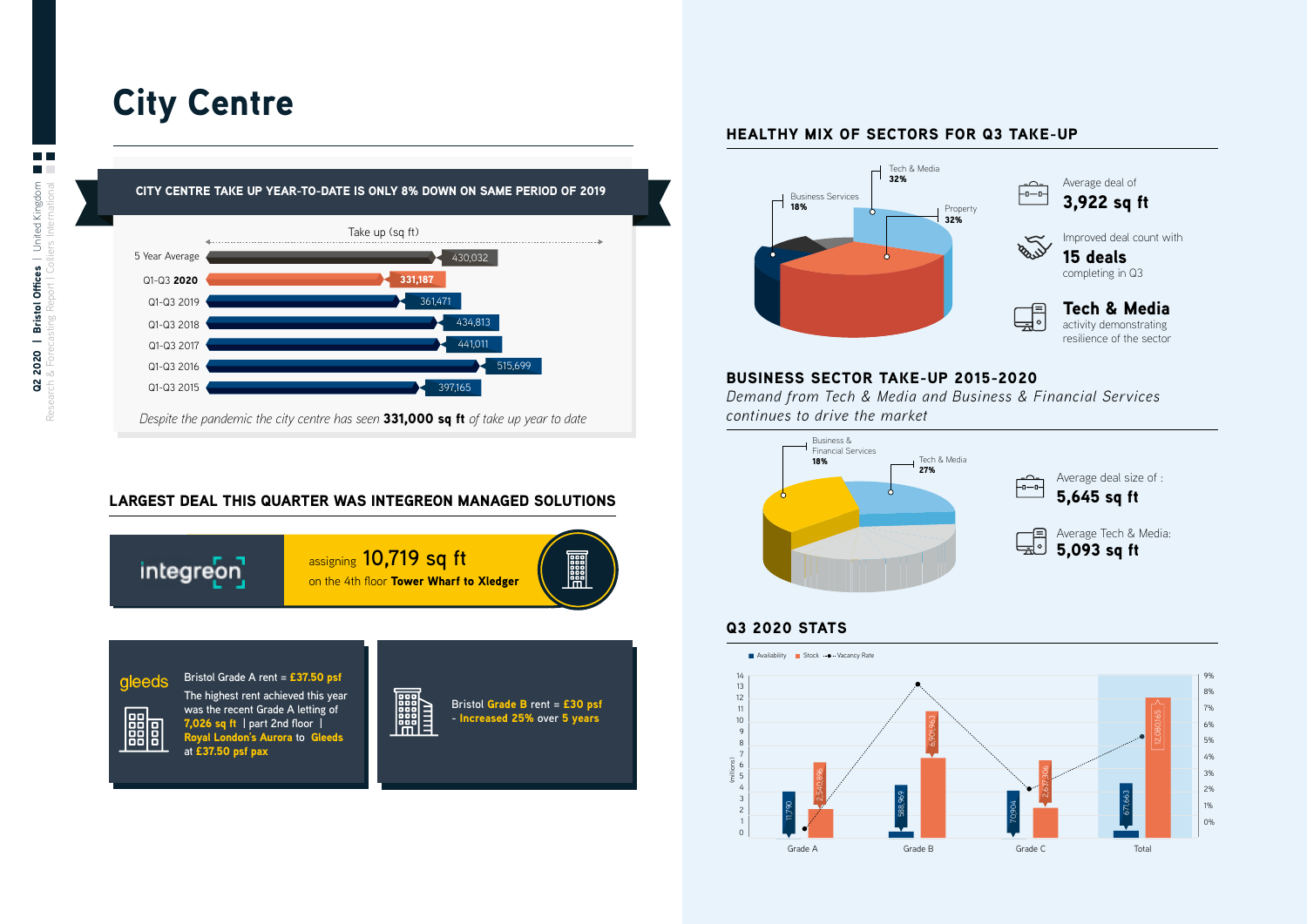# Out of Town